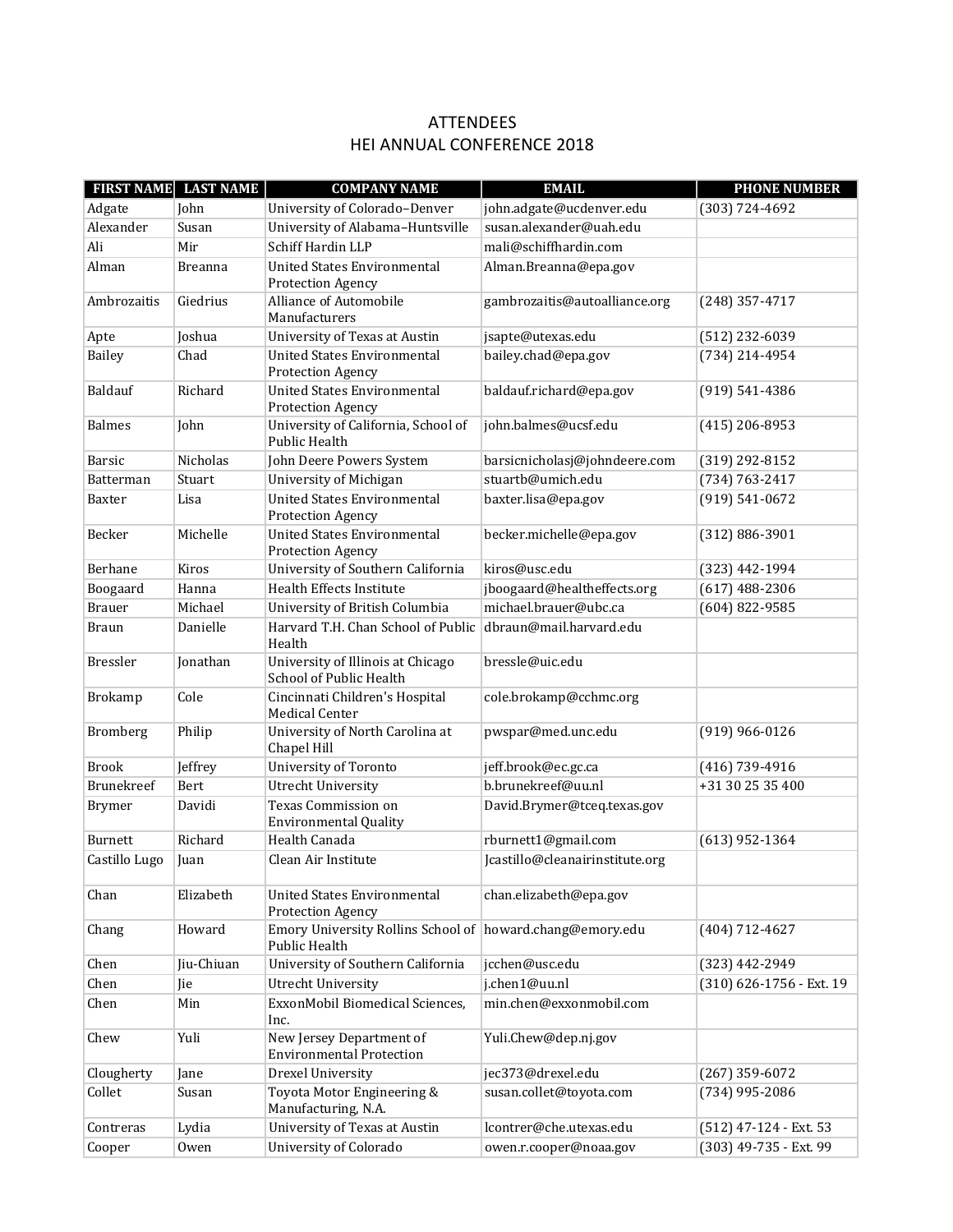| Copley             | <b>Bruce</b> | ExxonMobil Biomedical Sciences,<br>Inc.                                        | g.bruce.copley@exxonmobil.com        | (908) 730-1105          |
|--------------------|--------------|--------------------------------------------------------------------------------|--------------------------------------|-------------------------|
| Costantini         | Maria        | Health Effects Institute                                                       | mcostantini@healtheffects.org        | $(617)$ 488-2302        |
| Cote               | Ila          | <b>Cote and Associates</b>                                                     | ilacote@msn.com                      |                         |
| Cox                | Tony         | Cox Associates                                                                 | tcoxdenver@aol.com                   | (303) 388-1778          |
| Croes              | Bart         | California Air Resources Board                                                 | bcroes@arb.ca.gov                    | (916) 323-4519          |
| De Hoogh           | Kees         | Swiss Tropical and Public Health<br>Institute                                  | c.dehoogh@unibas.ch                  |                         |
| Di                 | Qian         | Harvard T.H. Chan School of Public<br>Health                                   | qiandi@mail.harvard.edu              | (814) 777-8202          |
| Dominici           | Francesca    | Harvard T.H. Chan School of Public<br>Health                                   | fdominic@hsph.harvard.edu            | $(617)$ 432-4908        |
| Dutta              | Anindita     | University of Chicago                                                          | anidu14@gmail.com                    |                         |
| Dutton             | Steven       | <b>United States Environmental</b><br>Protection Agency                        | dutton.steven@epa.gov                | $(919) 541 - 5035$      |
| Eaton              | David        | University of Washington                                                       | deaton@uw.edu                        | $(206)$ 685-3784        |
| Erickson           | Anders       | University of British Columbia                                                 | anders.erickson@ubc.ca               |                         |
| Fann               | Neal         | <b>United States Environmental</b><br><b>Protection Agency</b>                 | fann.neal@epa.gov                    | $(919) 541 - 0209$      |
| Feldman            | Howard       | American Petroleum Institute                                                   | feldman@api.org                      | $(202)$ 682-8340        |
| Fiore              | Arlene       | Columbia University                                                            | amfiore@ldeo.columbia.edu            |                         |
| Fleisch            | Abby         | Maine Medical Center For Outcomes<br>Research                                  | AFleisch@mmc.org                     |                         |
| Forastiere         | Francesco    | Lazio Regional Health Service                                                  | fran.forastiere@gmail.com            | +39 06 83 06 04 84      |
| Foster             | David        | University of Wisconsin-Madison                                                | foster@engr.wisc.edu                 | $(608)$ 263-1617        |
| Frampton           | Mark         | University of Rochester                                                        | mark_frampton@urmc.rochester.<br>edu | $(585)$ 275-4861        |
| Frank              | Lawrence     | University of British Columbia                                                 | lawrence.frank@ubc.ca                |                         |
| Franklin           | Meredith     | University of Southern California                                              | meredith.franklin@usc.edu            |                         |
| French             | Timothy      | <b>Engine Manufacturers Association</b>                                        | tfrench@emamail.org                  | (312) 929-1954          |
| Frey               | Christopher  | North Carolina State University                                                | frey@ncsu.edu                        | $(919) 515 - 1155$      |
| Galea              | Sandro       | <b>Boston University</b>                                                       | sgalea@bu.edu                        |                         |
| Garcia             | Erika        | University of Southern California                                              | garc99@usc.edu                       |                         |
| George             | Linda        | Portland State University                                                      | georgeL@pdx.edu                      |                         |
| Goodman            | Julie        | <b>Gradient Corporation</b>                                                    | jgoodman@gradientcorp.com            | $(617)$ 395-5000        |
| Gowdy              | Kym          | <b>East Carolina University</b>                                                | Gowdyk14@ecu.edu                     | (202) 477-0334          |
| Greenbaum          | Daniel       | Health Effects Institute                                                       | dgreenbaum@healtheffects.org         | $(617)$ 488-2331        |
| Greening           | Paul         | Assc. des Constructeurs Européens pg@acea.be<br>d'Automobiles                  |                                      | +32 27 38 73 48         |
| Guxens             | Mònica       | Barcelona Institute for Global Health monica.guxens@isglobal.org<br>(ISGlobal) |                                      | +34 93 21 47 310        |
| Hakami             | Amir         | Carleton University                                                            | amir_hakami@carleton.ca              | (613) 520-2600 ext.8609 |
| Hao                | Jiming       | Tsinghua University                                                            | hjm-den@tsinghua.edu.cn              | +86 10 62 78 21 95      |
| Hart               | Jaime        | Harvard University                                                             | rejch@channing.harvard.edu           | $(617)$ 525-2270        |
| Hassett-<br>Sipple | Beth         | <b>United States Environmental</b><br><b>Protection Agency</b>                 | hassett-sipple.beth@epa.gov          | $(919) 541 - 4605$      |
| Hazari             | Mehdi        | <b>United States Environmental</b><br>Protection Agency                        | hazari.mehdi@epa.gov                 |                         |
| Henry              | Carol        | Cummins                                                                        | carol.henry1@verizon.net             | $(301) 706 - 8518$      |
| Herring            | Amy          | Duke University                                                                | amy.herring@duke.edu                 | $(919) 684 - 4210$      |
| Hoek               | Gerard       | <b>Utrecht University</b>                                                      | g.hoek@uu.nl                         | +31 30 2535400          |
| Hoffmann           | Barbara      | University of Düsseldorf                                                       | b.hoffmann@uni-duesseldorf.de        | +49 (0) 211 586729 110  |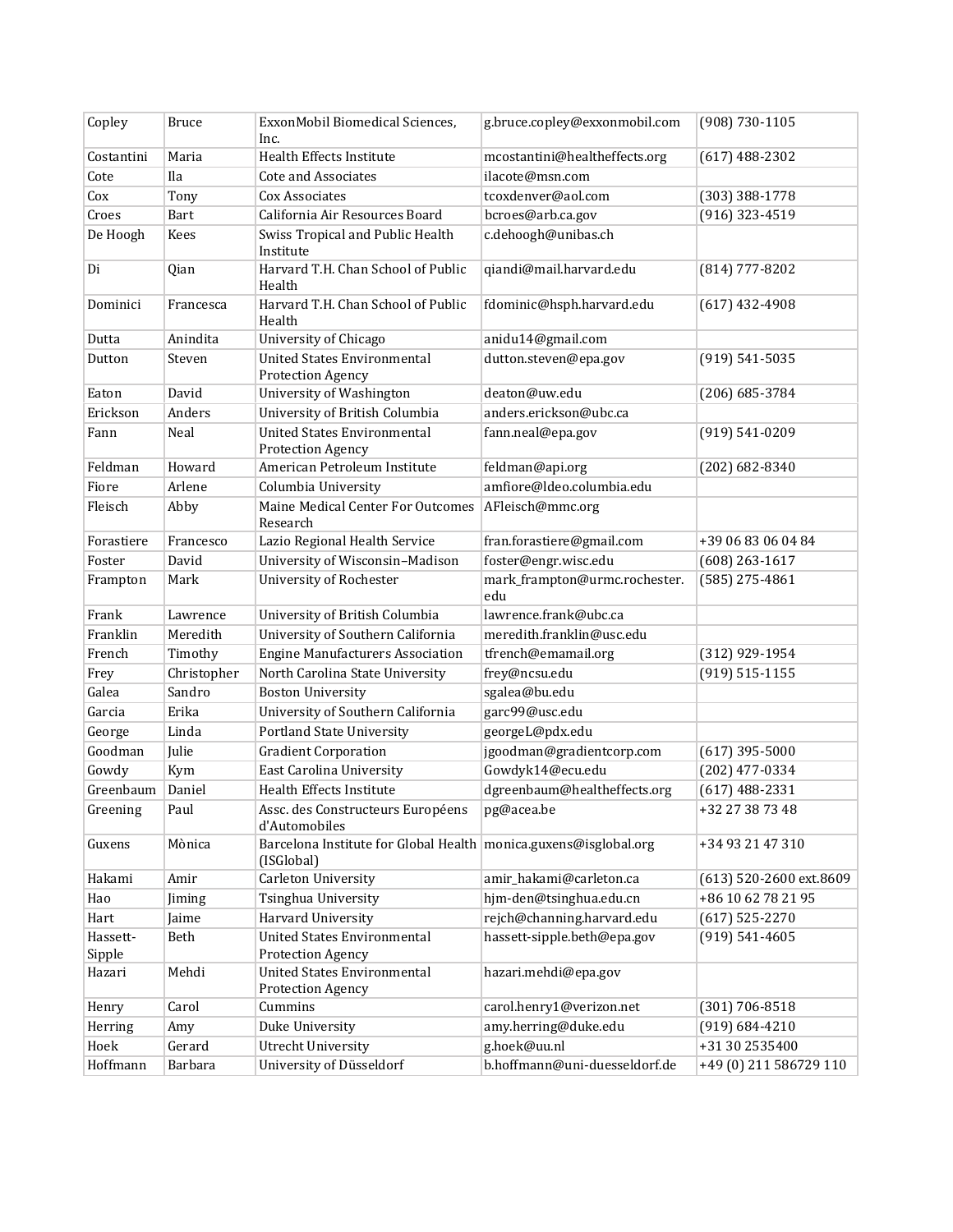| Holm                 | Stewart            | American Forest and Paper<br>Association                       | Stewart_Holm@afandpa.org        | (202) 463-2709         |
|----------------------|--------------------|----------------------------------------------------------------|---------------------------------|------------------------|
| Hornberger George    |                    | Vanderbilt Institute for Energy and<br>Environment             | g.hornberger@vanderbilt.edu     |                        |
| Hoyer                | Marion             | <b>United States Environmental</b><br>Protection Agency        | hoyer.marion@epa.gov            | $(734)$ 214-4513       |
| Humphrey             | Jamie              | Drexel University                                              | JLH563@drexel.edu               |                        |
| Hunt                 | Sherri             | <b>United States Environmental</b>                             | hunt.sherri@epa.gov             | (703) 347-8042         |
|                      |                    | Protection Agency                                              |                                 |                        |
| Hunt                 | Timothy            | American Forest and Paper<br>Association                       | tim_hunt@afandpa.org            | $(202)$ 463-2588       |
| Hunter               | Jon                | American Lung Association in<br>Minnesota                      | Jon.Hunter@lungmn.org           | $(651)$ 268-7601       |
| Jenkins              | Scott              | <b>United States Environmental</b><br>Protection Agency        | jenkins.scott@epa.gov           | $(919) 541 - 1167$     |
| Jerrett              | Michael            | <b>UCLA Fielding School of Public</b><br>Health                | mjerrett@ucla.edu               | $(510) 642 - 3960$     |
| Johnson              | Giffe              | National Council for Air and Stream<br>Improvement             | gjohnson@ncasi.org              |                        |
| Jones                | Lindsey            | Texas Commission on<br><b>Environmental Quality</b>            | Lindsey.Jones@tceq.texas.gov    |                        |
| Joshi                | <b>Brina</b>       | Schiff Hardin LLP                                              | bjoshi@schiffhardin.com         |                        |
| Juel Holst           | Gitte              | Aarhus University                                              | gjho@ph.au.dk                   |                        |
| Katsouyanni Klea     |                    | University of Athens                                           | kkatsouy@med.uoa.gr             | +30 21 07 48 24 67     |
| Keating              | Terry              | <b>United States Environmental</b><br><b>Protection Agency</b> | keating.terry@epa.gov           | $(202)$ 564-1174       |
| Keller               | Joshua             | John Hopkins School of Public Health jkelle46@jhu.edu          |                                 |                        |
| Kelly                | Frank              | King's College London                                          | frank.kelly@kcl.ac.uk           | +44 20 78 48 40 04     |
| Khreis               | Haneen             | Texas A&M Transportation Institute                             | ts12hrk@leeds.ac.uk             | +44 79 63 54 92 98     |
| Kioumourt-<br>zoglou | Marianthi-<br>Anna | Columbia University                                            | mk3961@cumc.columbia.edu        | $(617)$ 384-8848       |
| Koutrakis            | Petros             | Harvard T.H. Chan School of Public<br>Health                   | petros@hsph.harvard.edu         | $(617)$ 384-8888       |
| Kraus                | William            | Duke Molecular Physiology Institute                            | william.kraus@duke.edu          | $(919) 681 - 6733$     |
| LaKind               | Judy               | <b>International Society of Exposure</b><br>Science            | lakindassoc@gmail.com           |                        |
| Lange                | Sabine             | Texas Commission on<br><b>Environmental Quality</b>            | sabine.lange@tceq.texas.gov     |                        |
| Lavelle              | Karlene            | ExxonMobil Corporation                                         | Karlene.S.Lavelle@gmail.com     | (908) 33-526 - Ext. 93 |
| Lemaire              | Jacques            | Association Européenne d'Experts<br>En Dépollution Automobile  | jacques.lemaire@eu.rhodia.com   | +33 01 30 73 22 70     |
| Lewis                | Jeffrey            | ExxonMobil Corporation                                         | r.jeffrey.lewis@exxonmobil.com  | $(908) 730 - 1107$     |
| Liziewski            | Kathryn            | Health Effects Institute                                       | kliziewski@healtheffects.org    | $(617)$ 488-2341       |
| Long                 | Tom                | United States Environmental<br>Protection Agency               | long.tom@epa.gov                | $(919) 541 - 1880$     |
| Lurmann              | Fred               | Sonoma Technology, Inc.                                        | fred@sonomatech.com             | $(707)$ 665-9900       |
| Martin               | Randall            | Dalhousie University                                           | randall.vaughn.martin@gmail.com | (902) 494-3915         |
| Martin               | Greg               | Ford Motor Company                                             | gmarti86@ford.com               |                        |
| McDonald             | <b>Brian</b>       | National Oceanic & Atmospheric<br>Administration               | brian.mcdonald@noaa.gov         | (303) 497-5094         |
| Meng                 | Ying-Ying          | University of California-Los Angeles                           | yymeng@ucla.edu                 | (310) 794-2931         |
| Merchant             | James              | University of Iowa                                             | james-merchant@uiowa.edu        | (319) 321-8339         |
| Milford              | Jana               | University of Colorado-Boulder                                 | jana.Milford@colorado.edu       | $(303)$ 492-5542       |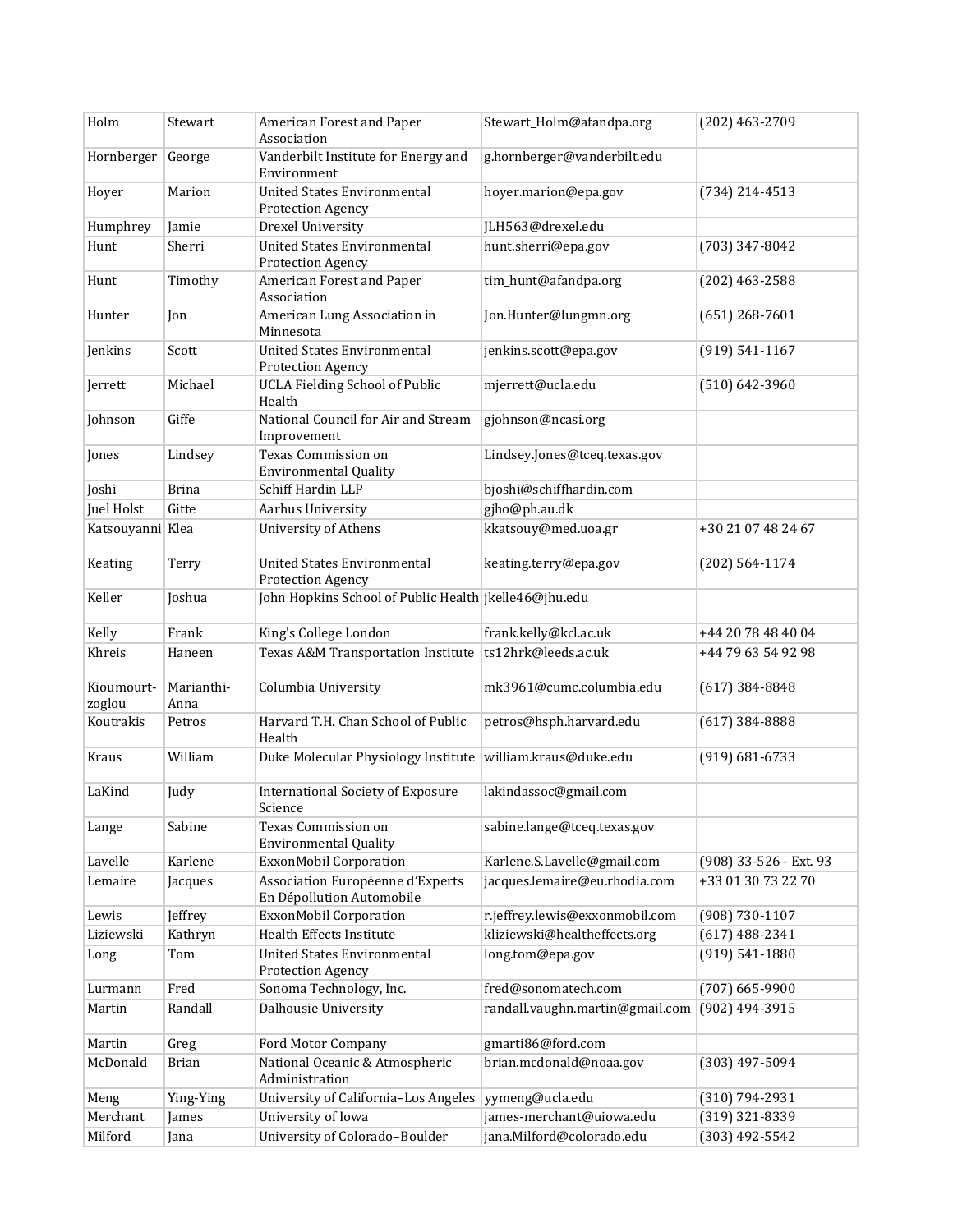| <b>United States Environmental</b><br>Nichols<br>Jennifer<br>nichols.jennifer@epa.gov<br>(919) 54-107 - Ext. 08<br><b>Protection Agency</b><br>Harvard Medical School<br>sharon@hcp.med.harvard.edu<br>Normand<br>Sharon-Lise<br>O'Keefe<br>Robert<br>Health Effects Institute<br>rokeefe@healtheffects.org<br>$(617)$ 488-2334<br>Allison<br>Health Effects Institute<br>apatton@healtheffects.org<br>$(617)$ 488-2306<br>Patton<br>dps1@umd.edu<br>University of Maryland School of<br>Payne-<br>Devon<br><b>Public Health</b><br>Sturges<br>Pedersen<br><b>University of Copenhagen</b><br>Marie<br>mp@sund.ku.dk<br><b>Colorado State University</b><br>jpeel@colostate.edu<br>Peel<br>Jennifer<br>$(970)$ 491-6391<br>isp5@cdc.gov<br>National Center for Environmental<br>Pennington<br>Audrey<br>Health<br>Polk<br>Hilary<br>Health Effects Institute<br>hpolk@healtheffects.org<br>$(617)$ 488-2314<br>Pollitt<br><b>University of Massachusetts</b><br>kpollitt@umass.edu<br>Krystal<br>apresto@andrew.cmu.edu<br>Albert<br>Carnegie Mellon University<br>Presto<br>(412) 72-152 - Ext. 03<br><b>University of Maryland</b><br>rpuett@umd.edu<br>Robin<br>Puett<br><b>Institute of Cancer Epidemiology</b><br>ole@cancer.dk<br>Raaschou-<br><b>Ole</b><br>(+45) 35-257 - Ext. 617<br>Nielsen<br>Health Effects Institute<br>Lindy<br>lraso@healtheffects.org<br>617 488 2307<br>Raso<br>David_Rich@urmc.rochester.edu<br>Rich<br>David<br><b>University of Rochester Medical</b><br>$(585)$ 276-4119<br>Center<br>Robinson<br>Allen<br>Carnegie Mellon University<br>alr@andrew.cmu.edu<br>$(412)$ 268-3657<br>Rochford<br>Michael<br>Caterpillar, Inc.<br>rochford_mike@cat.com<br>(309) 642-7094<br>Rohr<br>Electric Power Research Institute<br>$(650)$ 855-2765<br>Annette<br>arohr@epri.com<br>arosofsky@healtheffects.org<br>Rosofsky<br>Health Effects Institute<br>$(617)$ 488-2303<br>Anna<br>Environmental Defense Fund<br>aroy@edf.org<br>(202) 57-233 - Ext. 67<br>Roy<br>Ananya<br>trussell@ce.gatech.edu<br>Russell<br>Georgia Institute of Technology<br>$(404)$ 894-3079<br>Armistead<br>irusyn@cvm.tamu.edu<br>Texas A&M University<br>(919) 624-2272<br>Rusyn<br>Ivan<br>jrutledge@healtheffects.org<br>Rutledge<br><b>Health Effects Institute</b><br>Jacqueline<br>$(617)$ 488-2338<br>Sacks<br><b>United States Environmental</b><br>sacks.jason@epa.gov<br>(919) 541-9729<br>Jason<br><b>Protection Agency</b><br>Sakai<br>Japan Automobile Research Institute hsakai@jari.or.jp<br>Haruya<br>+81 29 85 50 841<br>Jonathan<br>University of Colorado-Denver<br>jon.samet@ucdenver.edu<br>Samet<br>$(303) 724 - 4450$<br><b>United States Environmental</b><br>Kathryn<br>sargeant.kathryn@epa.gov<br>(734) 214-4441<br>Sargeant<br><b>Protection Agency</b><br><b>United States Environmental</b><br>Erika<br>sasser.erika@epa.gov<br>(919) 54-155 - Ext. 07<br>Sasser<br>Protection Agency<br>David<br>Savitz<br><b>Brown University</b><br>david_savitz@brown.edu<br>$(401) 863 - 6090$<br>scheines@cmu.edu<br>Scheines<br>Richard<br>Carnegie Mellon University<br>$(412)$ 268-8568<br>Shah<br>Rishabu<br>Carnegie Mellon University<br>rishabhs@andrew.cmu.edu<br>Shaikh<br>Rashid<br>Health Effects Institute<br>rshaikh@healtheffects.org<br>$(617)$ 488-2301<br>rshavers@healtheffects.org<br>Shavers<br>Robert<br>Health Effects Institute<br>$(617)$ 488-2308<br>University of Washington<br>sheppard@uw.edu<br>$(206)$ 616-2722<br>Sheppard<br>Lianne<br>Sigelko<br>Volkswagen Group of America<br>jenny.sigelko@vw.com<br>$(248) 754 - 4214$<br>Jenny<br><b>University of Montreal</b><br>asmargia@santepub-mtl.qc.ca<br>(514) 528-2400 Ext. 3226<br>Audrey<br>Smargiassi<br>University of North Carolina at<br>rls@email.unc.edu<br>Smith<br>Richard<br>Chapel Hill<br>$(919)$ 962-2660<br>Manufacturers of Emission Controls<br>Association<br>jsong@meca.org<br>(202) 296-4797 - Ext. 109<br>Song<br>Jamie<br><b>General Motors Company</b><br>Stanek<br>mary.stanek@gm.com<br>$(313)$ 667-2023<br>Mary<br>M.M.Strak@uu.nl<br>Strak<br>Maciek<br><b>Utrecht University</b><br>Celeris Technologies<br>sumantran.v@gmail.com<br>Venkat<br>Sumantran | Minor | Hilary | Sonoma Technology, Inc | hminor@sonomatech.com | (707) 66-599 - Ext. 00 |
|-------------------------------------------------------------------------------------------------------------------------------------------------------------------------------------------------------------------------------------------------------------------------------------------------------------------------------------------------------------------------------------------------------------------------------------------------------------------------------------------------------------------------------------------------------------------------------------------------------------------------------------------------------------------------------------------------------------------------------------------------------------------------------------------------------------------------------------------------------------------------------------------------------------------------------------------------------------------------------------------------------------------------------------------------------------------------------------------------------------------------------------------------------------------------------------------------------------------------------------------------------------------------------------------------------------------------------------------------------------------------------------------------------------------------------------------------------------------------------------------------------------------------------------------------------------------------------------------------------------------------------------------------------------------------------------------------------------------------------------------------------------------------------------------------------------------------------------------------------------------------------------------------------------------------------------------------------------------------------------------------------------------------------------------------------------------------------------------------------------------------------------------------------------------------------------------------------------------------------------------------------------------------------------------------------------------------------------------------------------------------------------------------------------------------------------------------------------------------------------------------------------------------------------------------------------------------------------------------------------------------------------------------------------------------------------------------------------------------------------------------------------------------------------------------------------------------------------------------------------------------------------------------------------------------------------------------------------------------------------------------------------------------------------------------------------------------------------------------------------------------------------------------------------------------------------------------------------------------------------------------------------------------------------------------------------------------------------------------------------------------------------------------------------------------------------------------------------------------------------------------------------------------------------------------------------------------------------------------------------------------------------------------------------------------------------------------------------------------------------------------------------------------------------------------------------------------------------------------------------------------------------------------------------------------------------------------------------------------------------------------------------------------------------------------------------------------------------------------------------------------------------------------------------------------------------------------|-------|--------|------------------------|-----------------------|------------------------|
|                                                                                                                                                                                                                                                                                                                                                                                                                                                                                                                                                                                                                                                                                                                                                                                                                                                                                                                                                                                                                                                                                                                                                                                                                                                                                                                                                                                                                                                                                                                                                                                                                                                                                                                                                                                                                                                                                                                                                                                                                                                                                                                                                                                                                                                                                                                                                                                                                                                                                                                                                                                                                                                                                                                                                                                                                                                                                                                                                                                                                                                                                                                                                                                                                                                                                                                                                                                                                                                                                                                                                                                                                                                                                                                                                                                                                                                                                                                                                                                                                                                                                                                                                                                                 |       |        |                        |                       |                        |
|                                                                                                                                                                                                                                                                                                                                                                                                                                                                                                                                                                                                                                                                                                                                                                                                                                                                                                                                                                                                                                                                                                                                                                                                                                                                                                                                                                                                                                                                                                                                                                                                                                                                                                                                                                                                                                                                                                                                                                                                                                                                                                                                                                                                                                                                                                                                                                                                                                                                                                                                                                                                                                                                                                                                                                                                                                                                                                                                                                                                                                                                                                                                                                                                                                                                                                                                                                                                                                                                                                                                                                                                                                                                                                                                                                                                                                                                                                                                                                                                                                                                                                                                                                                                 |       |        |                        |                       |                        |
|                                                                                                                                                                                                                                                                                                                                                                                                                                                                                                                                                                                                                                                                                                                                                                                                                                                                                                                                                                                                                                                                                                                                                                                                                                                                                                                                                                                                                                                                                                                                                                                                                                                                                                                                                                                                                                                                                                                                                                                                                                                                                                                                                                                                                                                                                                                                                                                                                                                                                                                                                                                                                                                                                                                                                                                                                                                                                                                                                                                                                                                                                                                                                                                                                                                                                                                                                                                                                                                                                                                                                                                                                                                                                                                                                                                                                                                                                                                                                                                                                                                                                                                                                                                                 |       |        |                        |                       |                        |
|                                                                                                                                                                                                                                                                                                                                                                                                                                                                                                                                                                                                                                                                                                                                                                                                                                                                                                                                                                                                                                                                                                                                                                                                                                                                                                                                                                                                                                                                                                                                                                                                                                                                                                                                                                                                                                                                                                                                                                                                                                                                                                                                                                                                                                                                                                                                                                                                                                                                                                                                                                                                                                                                                                                                                                                                                                                                                                                                                                                                                                                                                                                                                                                                                                                                                                                                                                                                                                                                                                                                                                                                                                                                                                                                                                                                                                                                                                                                                                                                                                                                                                                                                                                                 |       |        |                        |                       |                        |
|                                                                                                                                                                                                                                                                                                                                                                                                                                                                                                                                                                                                                                                                                                                                                                                                                                                                                                                                                                                                                                                                                                                                                                                                                                                                                                                                                                                                                                                                                                                                                                                                                                                                                                                                                                                                                                                                                                                                                                                                                                                                                                                                                                                                                                                                                                                                                                                                                                                                                                                                                                                                                                                                                                                                                                                                                                                                                                                                                                                                                                                                                                                                                                                                                                                                                                                                                                                                                                                                                                                                                                                                                                                                                                                                                                                                                                                                                                                                                                                                                                                                                                                                                                                                 |       |        |                        |                       |                        |
|                                                                                                                                                                                                                                                                                                                                                                                                                                                                                                                                                                                                                                                                                                                                                                                                                                                                                                                                                                                                                                                                                                                                                                                                                                                                                                                                                                                                                                                                                                                                                                                                                                                                                                                                                                                                                                                                                                                                                                                                                                                                                                                                                                                                                                                                                                                                                                                                                                                                                                                                                                                                                                                                                                                                                                                                                                                                                                                                                                                                                                                                                                                                                                                                                                                                                                                                                                                                                                                                                                                                                                                                                                                                                                                                                                                                                                                                                                                                                                                                                                                                                                                                                                                                 |       |        |                        |                       |                        |
|                                                                                                                                                                                                                                                                                                                                                                                                                                                                                                                                                                                                                                                                                                                                                                                                                                                                                                                                                                                                                                                                                                                                                                                                                                                                                                                                                                                                                                                                                                                                                                                                                                                                                                                                                                                                                                                                                                                                                                                                                                                                                                                                                                                                                                                                                                                                                                                                                                                                                                                                                                                                                                                                                                                                                                                                                                                                                                                                                                                                                                                                                                                                                                                                                                                                                                                                                                                                                                                                                                                                                                                                                                                                                                                                                                                                                                                                                                                                                                                                                                                                                                                                                                                                 |       |        |                        |                       |                        |
|                                                                                                                                                                                                                                                                                                                                                                                                                                                                                                                                                                                                                                                                                                                                                                                                                                                                                                                                                                                                                                                                                                                                                                                                                                                                                                                                                                                                                                                                                                                                                                                                                                                                                                                                                                                                                                                                                                                                                                                                                                                                                                                                                                                                                                                                                                                                                                                                                                                                                                                                                                                                                                                                                                                                                                                                                                                                                                                                                                                                                                                                                                                                                                                                                                                                                                                                                                                                                                                                                                                                                                                                                                                                                                                                                                                                                                                                                                                                                                                                                                                                                                                                                                                                 |       |        |                        |                       |                        |
|                                                                                                                                                                                                                                                                                                                                                                                                                                                                                                                                                                                                                                                                                                                                                                                                                                                                                                                                                                                                                                                                                                                                                                                                                                                                                                                                                                                                                                                                                                                                                                                                                                                                                                                                                                                                                                                                                                                                                                                                                                                                                                                                                                                                                                                                                                                                                                                                                                                                                                                                                                                                                                                                                                                                                                                                                                                                                                                                                                                                                                                                                                                                                                                                                                                                                                                                                                                                                                                                                                                                                                                                                                                                                                                                                                                                                                                                                                                                                                                                                                                                                                                                                                                                 |       |        |                        |                       |                        |
|                                                                                                                                                                                                                                                                                                                                                                                                                                                                                                                                                                                                                                                                                                                                                                                                                                                                                                                                                                                                                                                                                                                                                                                                                                                                                                                                                                                                                                                                                                                                                                                                                                                                                                                                                                                                                                                                                                                                                                                                                                                                                                                                                                                                                                                                                                                                                                                                                                                                                                                                                                                                                                                                                                                                                                                                                                                                                                                                                                                                                                                                                                                                                                                                                                                                                                                                                                                                                                                                                                                                                                                                                                                                                                                                                                                                                                                                                                                                                                                                                                                                                                                                                                                                 |       |        |                        |                       |                        |
|                                                                                                                                                                                                                                                                                                                                                                                                                                                                                                                                                                                                                                                                                                                                                                                                                                                                                                                                                                                                                                                                                                                                                                                                                                                                                                                                                                                                                                                                                                                                                                                                                                                                                                                                                                                                                                                                                                                                                                                                                                                                                                                                                                                                                                                                                                                                                                                                                                                                                                                                                                                                                                                                                                                                                                                                                                                                                                                                                                                                                                                                                                                                                                                                                                                                                                                                                                                                                                                                                                                                                                                                                                                                                                                                                                                                                                                                                                                                                                                                                                                                                                                                                                                                 |       |        |                        |                       |                        |
|                                                                                                                                                                                                                                                                                                                                                                                                                                                                                                                                                                                                                                                                                                                                                                                                                                                                                                                                                                                                                                                                                                                                                                                                                                                                                                                                                                                                                                                                                                                                                                                                                                                                                                                                                                                                                                                                                                                                                                                                                                                                                                                                                                                                                                                                                                                                                                                                                                                                                                                                                                                                                                                                                                                                                                                                                                                                                                                                                                                                                                                                                                                                                                                                                                                                                                                                                                                                                                                                                                                                                                                                                                                                                                                                                                                                                                                                                                                                                                                                                                                                                                                                                                                                 |       |        |                        |                       |                        |
|                                                                                                                                                                                                                                                                                                                                                                                                                                                                                                                                                                                                                                                                                                                                                                                                                                                                                                                                                                                                                                                                                                                                                                                                                                                                                                                                                                                                                                                                                                                                                                                                                                                                                                                                                                                                                                                                                                                                                                                                                                                                                                                                                                                                                                                                                                                                                                                                                                                                                                                                                                                                                                                                                                                                                                                                                                                                                                                                                                                                                                                                                                                                                                                                                                                                                                                                                                                                                                                                                                                                                                                                                                                                                                                                                                                                                                                                                                                                                                                                                                                                                                                                                                                                 |       |        |                        |                       |                        |
|                                                                                                                                                                                                                                                                                                                                                                                                                                                                                                                                                                                                                                                                                                                                                                                                                                                                                                                                                                                                                                                                                                                                                                                                                                                                                                                                                                                                                                                                                                                                                                                                                                                                                                                                                                                                                                                                                                                                                                                                                                                                                                                                                                                                                                                                                                                                                                                                                                                                                                                                                                                                                                                                                                                                                                                                                                                                                                                                                                                                                                                                                                                                                                                                                                                                                                                                                                                                                                                                                                                                                                                                                                                                                                                                                                                                                                                                                                                                                                                                                                                                                                                                                                                                 |       |        |                        |                       |                        |
|                                                                                                                                                                                                                                                                                                                                                                                                                                                                                                                                                                                                                                                                                                                                                                                                                                                                                                                                                                                                                                                                                                                                                                                                                                                                                                                                                                                                                                                                                                                                                                                                                                                                                                                                                                                                                                                                                                                                                                                                                                                                                                                                                                                                                                                                                                                                                                                                                                                                                                                                                                                                                                                                                                                                                                                                                                                                                                                                                                                                                                                                                                                                                                                                                                                                                                                                                                                                                                                                                                                                                                                                                                                                                                                                                                                                                                                                                                                                                                                                                                                                                                                                                                                                 |       |        |                        |                       |                        |
|                                                                                                                                                                                                                                                                                                                                                                                                                                                                                                                                                                                                                                                                                                                                                                                                                                                                                                                                                                                                                                                                                                                                                                                                                                                                                                                                                                                                                                                                                                                                                                                                                                                                                                                                                                                                                                                                                                                                                                                                                                                                                                                                                                                                                                                                                                                                                                                                                                                                                                                                                                                                                                                                                                                                                                                                                                                                                                                                                                                                                                                                                                                                                                                                                                                                                                                                                                                                                                                                                                                                                                                                                                                                                                                                                                                                                                                                                                                                                                                                                                                                                                                                                                                                 |       |        |                        |                       |                        |
|                                                                                                                                                                                                                                                                                                                                                                                                                                                                                                                                                                                                                                                                                                                                                                                                                                                                                                                                                                                                                                                                                                                                                                                                                                                                                                                                                                                                                                                                                                                                                                                                                                                                                                                                                                                                                                                                                                                                                                                                                                                                                                                                                                                                                                                                                                                                                                                                                                                                                                                                                                                                                                                                                                                                                                                                                                                                                                                                                                                                                                                                                                                                                                                                                                                                                                                                                                                                                                                                                                                                                                                                                                                                                                                                                                                                                                                                                                                                                                                                                                                                                                                                                                                                 |       |        |                        |                       |                        |
|                                                                                                                                                                                                                                                                                                                                                                                                                                                                                                                                                                                                                                                                                                                                                                                                                                                                                                                                                                                                                                                                                                                                                                                                                                                                                                                                                                                                                                                                                                                                                                                                                                                                                                                                                                                                                                                                                                                                                                                                                                                                                                                                                                                                                                                                                                                                                                                                                                                                                                                                                                                                                                                                                                                                                                                                                                                                                                                                                                                                                                                                                                                                                                                                                                                                                                                                                                                                                                                                                                                                                                                                                                                                                                                                                                                                                                                                                                                                                                                                                                                                                                                                                                                                 |       |        |                        |                       |                        |
|                                                                                                                                                                                                                                                                                                                                                                                                                                                                                                                                                                                                                                                                                                                                                                                                                                                                                                                                                                                                                                                                                                                                                                                                                                                                                                                                                                                                                                                                                                                                                                                                                                                                                                                                                                                                                                                                                                                                                                                                                                                                                                                                                                                                                                                                                                                                                                                                                                                                                                                                                                                                                                                                                                                                                                                                                                                                                                                                                                                                                                                                                                                                                                                                                                                                                                                                                                                                                                                                                                                                                                                                                                                                                                                                                                                                                                                                                                                                                                                                                                                                                                                                                                                                 |       |        |                        |                       |                        |
|                                                                                                                                                                                                                                                                                                                                                                                                                                                                                                                                                                                                                                                                                                                                                                                                                                                                                                                                                                                                                                                                                                                                                                                                                                                                                                                                                                                                                                                                                                                                                                                                                                                                                                                                                                                                                                                                                                                                                                                                                                                                                                                                                                                                                                                                                                                                                                                                                                                                                                                                                                                                                                                                                                                                                                                                                                                                                                                                                                                                                                                                                                                                                                                                                                                                                                                                                                                                                                                                                                                                                                                                                                                                                                                                                                                                                                                                                                                                                                                                                                                                                                                                                                                                 |       |        |                        |                       |                        |
|                                                                                                                                                                                                                                                                                                                                                                                                                                                                                                                                                                                                                                                                                                                                                                                                                                                                                                                                                                                                                                                                                                                                                                                                                                                                                                                                                                                                                                                                                                                                                                                                                                                                                                                                                                                                                                                                                                                                                                                                                                                                                                                                                                                                                                                                                                                                                                                                                                                                                                                                                                                                                                                                                                                                                                                                                                                                                                                                                                                                                                                                                                                                                                                                                                                                                                                                                                                                                                                                                                                                                                                                                                                                                                                                                                                                                                                                                                                                                                                                                                                                                                                                                                                                 |       |        |                        |                       |                        |
|                                                                                                                                                                                                                                                                                                                                                                                                                                                                                                                                                                                                                                                                                                                                                                                                                                                                                                                                                                                                                                                                                                                                                                                                                                                                                                                                                                                                                                                                                                                                                                                                                                                                                                                                                                                                                                                                                                                                                                                                                                                                                                                                                                                                                                                                                                                                                                                                                                                                                                                                                                                                                                                                                                                                                                                                                                                                                                                                                                                                                                                                                                                                                                                                                                                                                                                                                                                                                                                                                                                                                                                                                                                                                                                                                                                                                                                                                                                                                                                                                                                                                                                                                                                                 |       |        |                        |                       |                        |
|                                                                                                                                                                                                                                                                                                                                                                                                                                                                                                                                                                                                                                                                                                                                                                                                                                                                                                                                                                                                                                                                                                                                                                                                                                                                                                                                                                                                                                                                                                                                                                                                                                                                                                                                                                                                                                                                                                                                                                                                                                                                                                                                                                                                                                                                                                                                                                                                                                                                                                                                                                                                                                                                                                                                                                                                                                                                                                                                                                                                                                                                                                                                                                                                                                                                                                                                                                                                                                                                                                                                                                                                                                                                                                                                                                                                                                                                                                                                                                                                                                                                                                                                                                                                 |       |        |                        |                       |                        |
|                                                                                                                                                                                                                                                                                                                                                                                                                                                                                                                                                                                                                                                                                                                                                                                                                                                                                                                                                                                                                                                                                                                                                                                                                                                                                                                                                                                                                                                                                                                                                                                                                                                                                                                                                                                                                                                                                                                                                                                                                                                                                                                                                                                                                                                                                                                                                                                                                                                                                                                                                                                                                                                                                                                                                                                                                                                                                                                                                                                                                                                                                                                                                                                                                                                                                                                                                                                                                                                                                                                                                                                                                                                                                                                                                                                                                                                                                                                                                                                                                                                                                                                                                                                                 |       |        |                        |                       |                        |
|                                                                                                                                                                                                                                                                                                                                                                                                                                                                                                                                                                                                                                                                                                                                                                                                                                                                                                                                                                                                                                                                                                                                                                                                                                                                                                                                                                                                                                                                                                                                                                                                                                                                                                                                                                                                                                                                                                                                                                                                                                                                                                                                                                                                                                                                                                                                                                                                                                                                                                                                                                                                                                                                                                                                                                                                                                                                                                                                                                                                                                                                                                                                                                                                                                                                                                                                                                                                                                                                                                                                                                                                                                                                                                                                                                                                                                                                                                                                                                                                                                                                                                                                                                                                 |       |        |                        |                       |                        |
|                                                                                                                                                                                                                                                                                                                                                                                                                                                                                                                                                                                                                                                                                                                                                                                                                                                                                                                                                                                                                                                                                                                                                                                                                                                                                                                                                                                                                                                                                                                                                                                                                                                                                                                                                                                                                                                                                                                                                                                                                                                                                                                                                                                                                                                                                                                                                                                                                                                                                                                                                                                                                                                                                                                                                                                                                                                                                                                                                                                                                                                                                                                                                                                                                                                                                                                                                                                                                                                                                                                                                                                                                                                                                                                                                                                                                                                                                                                                                                                                                                                                                                                                                                                                 |       |        |                        |                       |                        |
|                                                                                                                                                                                                                                                                                                                                                                                                                                                                                                                                                                                                                                                                                                                                                                                                                                                                                                                                                                                                                                                                                                                                                                                                                                                                                                                                                                                                                                                                                                                                                                                                                                                                                                                                                                                                                                                                                                                                                                                                                                                                                                                                                                                                                                                                                                                                                                                                                                                                                                                                                                                                                                                                                                                                                                                                                                                                                                                                                                                                                                                                                                                                                                                                                                                                                                                                                                                                                                                                                                                                                                                                                                                                                                                                                                                                                                                                                                                                                                                                                                                                                                                                                                                                 |       |        |                        |                       |                        |
|                                                                                                                                                                                                                                                                                                                                                                                                                                                                                                                                                                                                                                                                                                                                                                                                                                                                                                                                                                                                                                                                                                                                                                                                                                                                                                                                                                                                                                                                                                                                                                                                                                                                                                                                                                                                                                                                                                                                                                                                                                                                                                                                                                                                                                                                                                                                                                                                                                                                                                                                                                                                                                                                                                                                                                                                                                                                                                                                                                                                                                                                                                                                                                                                                                                                                                                                                                                                                                                                                                                                                                                                                                                                                                                                                                                                                                                                                                                                                                                                                                                                                                                                                                                                 |       |        |                        |                       |                        |
|                                                                                                                                                                                                                                                                                                                                                                                                                                                                                                                                                                                                                                                                                                                                                                                                                                                                                                                                                                                                                                                                                                                                                                                                                                                                                                                                                                                                                                                                                                                                                                                                                                                                                                                                                                                                                                                                                                                                                                                                                                                                                                                                                                                                                                                                                                                                                                                                                                                                                                                                                                                                                                                                                                                                                                                                                                                                                                                                                                                                                                                                                                                                                                                                                                                                                                                                                                                                                                                                                                                                                                                                                                                                                                                                                                                                                                                                                                                                                                                                                                                                                                                                                                                                 |       |        |                        |                       |                        |
|                                                                                                                                                                                                                                                                                                                                                                                                                                                                                                                                                                                                                                                                                                                                                                                                                                                                                                                                                                                                                                                                                                                                                                                                                                                                                                                                                                                                                                                                                                                                                                                                                                                                                                                                                                                                                                                                                                                                                                                                                                                                                                                                                                                                                                                                                                                                                                                                                                                                                                                                                                                                                                                                                                                                                                                                                                                                                                                                                                                                                                                                                                                                                                                                                                                                                                                                                                                                                                                                                                                                                                                                                                                                                                                                                                                                                                                                                                                                                                                                                                                                                                                                                                                                 |       |        |                        |                       |                        |
|                                                                                                                                                                                                                                                                                                                                                                                                                                                                                                                                                                                                                                                                                                                                                                                                                                                                                                                                                                                                                                                                                                                                                                                                                                                                                                                                                                                                                                                                                                                                                                                                                                                                                                                                                                                                                                                                                                                                                                                                                                                                                                                                                                                                                                                                                                                                                                                                                                                                                                                                                                                                                                                                                                                                                                                                                                                                                                                                                                                                                                                                                                                                                                                                                                                                                                                                                                                                                                                                                                                                                                                                                                                                                                                                                                                                                                                                                                                                                                                                                                                                                                                                                                                                 |       |        |                        |                       |                        |
|                                                                                                                                                                                                                                                                                                                                                                                                                                                                                                                                                                                                                                                                                                                                                                                                                                                                                                                                                                                                                                                                                                                                                                                                                                                                                                                                                                                                                                                                                                                                                                                                                                                                                                                                                                                                                                                                                                                                                                                                                                                                                                                                                                                                                                                                                                                                                                                                                                                                                                                                                                                                                                                                                                                                                                                                                                                                                                                                                                                                                                                                                                                                                                                                                                                                                                                                                                                                                                                                                                                                                                                                                                                                                                                                                                                                                                                                                                                                                                                                                                                                                                                                                                                                 |       |        |                        |                       |                        |
|                                                                                                                                                                                                                                                                                                                                                                                                                                                                                                                                                                                                                                                                                                                                                                                                                                                                                                                                                                                                                                                                                                                                                                                                                                                                                                                                                                                                                                                                                                                                                                                                                                                                                                                                                                                                                                                                                                                                                                                                                                                                                                                                                                                                                                                                                                                                                                                                                                                                                                                                                                                                                                                                                                                                                                                                                                                                                                                                                                                                                                                                                                                                                                                                                                                                                                                                                                                                                                                                                                                                                                                                                                                                                                                                                                                                                                                                                                                                                                                                                                                                                                                                                                                                 |       |        |                        |                       |                        |
|                                                                                                                                                                                                                                                                                                                                                                                                                                                                                                                                                                                                                                                                                                                                                                                                                                                                                                                                                                                                                                                                                                                                                                                                                                                                                                                                                                                                                                                                                                                                                                                                                                                                                                                                                                                                                                                                                                                                                                                                                                                                                                                                                                                                                                                                                                                                                                                                                                                                                                                                                                                                                                                                                                                                                                                                                                                                                                                                                                                                                                                                                                                                                                                                                                                                                                                                                                                                                                                                                                                                                                                                                                                                                                                                                                                                                                                                                                                                                                                                                                                                                                                                                                                                 |       |        |                        |                       |                        |
|                                                                                                                                                                                                                                                                                                                                                                                                                                                                                                                                                                                                                                                                                                                                                                                                                                                                                                                                                                                                                                                                                                                                                                                                                                                                                                                                                                                                                                                                                                                                                                                                                                                                                                                                                                                                                                                                                                                                                                                                                                                                                                                                                                                                                                                                                                                                                                                                                                                                                                                                                                                                                                                                                                                                                                                                                                                                                                                                                                                                                                                                                                                                                                                                                                                                                                                                                                                                                                                                                                                                                                                                                                                                                                                                                                                                                                                                                                                                                                                                                                                                                                                                                                                                 |       |        |                        |                       |                        |
|                                                                                                                                                                                                                                                                                                                                                                                                                                                                                                                                                                                                                                                                                                                                                                                                                                                                                                                                                                                                                                                                                                                                                                                                                                                                                                                                                                                                                                                                                                                                                                                                                                                                                                                                                                                                                                                                                                                                                                                                                                                                                                                                                                                                                                                                                                                                                                                                                                                                                                                                                                                                                                                                                                                                                                                                                                                                                                                                                                                                                                                                                                                                                                                                                                                                                                                                                                                                                                                                                                                                                                                                                                                                                                                                                                                                                                                                                                                                                                                                                                                                                                                                                                                                 |       |        |                        |                       |                        |
|                                                                                                                                                                                                                                                                                                                                                                                                                                                                                                                                                                                                                                                                                                                                                                                                                                                                                                                                                                                                                                                                                                                                                                                                                                                                                                                                                                                                                                                                                                                                                                                                                                                                                                                                                                                                                                                                                                                                                                                                                                                                                                                                                                                                                                                                                                                                                                                                                                                                                                                                                                                                                                                                                                                                                                                                                                                                                                                                                                                                                                                                                                                                                                                                                                                                                                                                                                                                                                                                                                                                                                                                                                                                                                                                                                                                                                                                                                                                                                                                                                                                                                                                                                                                 |       |        |                        |                       |                        |
|                                                                                                                                                                                                                                                                                                                                                                                                                                                                                                                                                                                                                                                                                                                                                                                                                                                                                                                                                                                                                                                                                                                                                                                                                                                                                                                                                                                                                                                                                                                                                                                                                                                                                                                                                                                                                                                                                                                                                                                                                                                                                                                                                                                                                                                                                                                                                                                                                                                                                                                                                                                                                                                                                                                                                                                                                                                                                                                                                                                                                                                                                                                                                                                                                                                                                                                                                                                                                                                                                                                                                                                                                                                                                                                                                                                                                                                                                                                                                                                                                                                                                                                                                                                                 |       |        |                        |                       |                        |
|                                                                                                                                                                                                                                                                                                                                                                                                                                                                                                                                                                                                                                                                                                                                                                                                                                                                                                                                                                                                                                                                                                                                                                                                                                                                                                                                                                                                                                                                                                                                                                                                                                                                                                                                                                                                                                                                                                                                                                                                                                                                                                                                                                                                                                                                                                                                                                                                                                                                                                                                                                                                                                                                                                                                                                                                                                                                                                                                                                                                                                                                                                                                                                                                                                                                                                                                                                                                                                                                                                                                                                                                                                                                                                                                                                                                                                                                                                                                                                                                                                                                                                                                                                                                 |       |        |                        |                       |                        |
|                                                                                                                                                                                                                                                                                                                                                                                                                                                                                                                                                                                                                                                                                                                                                                                                                                                                                                                                                                                                                                                                                                                                                                                                                                                                                                                                                                                                                                                                                                                                                                                                                                                                                                                                                                                                                                                                                                                                                                                                                                                                                                                                                                                                                                                                                                                                                                                                                                                                                                                                                                                                                                                                                                                                                                                                                                                                                                                                                                                                                                                                                                                                                                                                                                                                                                                                                                                                                                                                                                                                                                                                                                                                                                                                                                                                                                                                                                                                                                                                                                                                                                                                                                                                 |       |        |                        |                       |                        |
|                                                                                                                                                                                                                                                                                                                                                                                                                                                                                                                                                                                                                                                                                                                                                                                                                                                                                                                                                                                                                                                                                                                                                                                                                                                                                                                                                                                                                                                                                                                                                                                                                                                                                                                                                                                                                                                                                                                                                                                                                                                                                                                                                                                                                                                                                                                                                                                                                                                                                                                                                                                                                                                                                                                                                                                                                                                                                                                                                                                                                                                                                                                                                                                                                                                                                                                                                                                                                                                                                                                                                                                                                                                                                                                                                                                                                                                                                                                                                                                                                                                                                                                                                                                                 |       |        |                        |                       |                        |